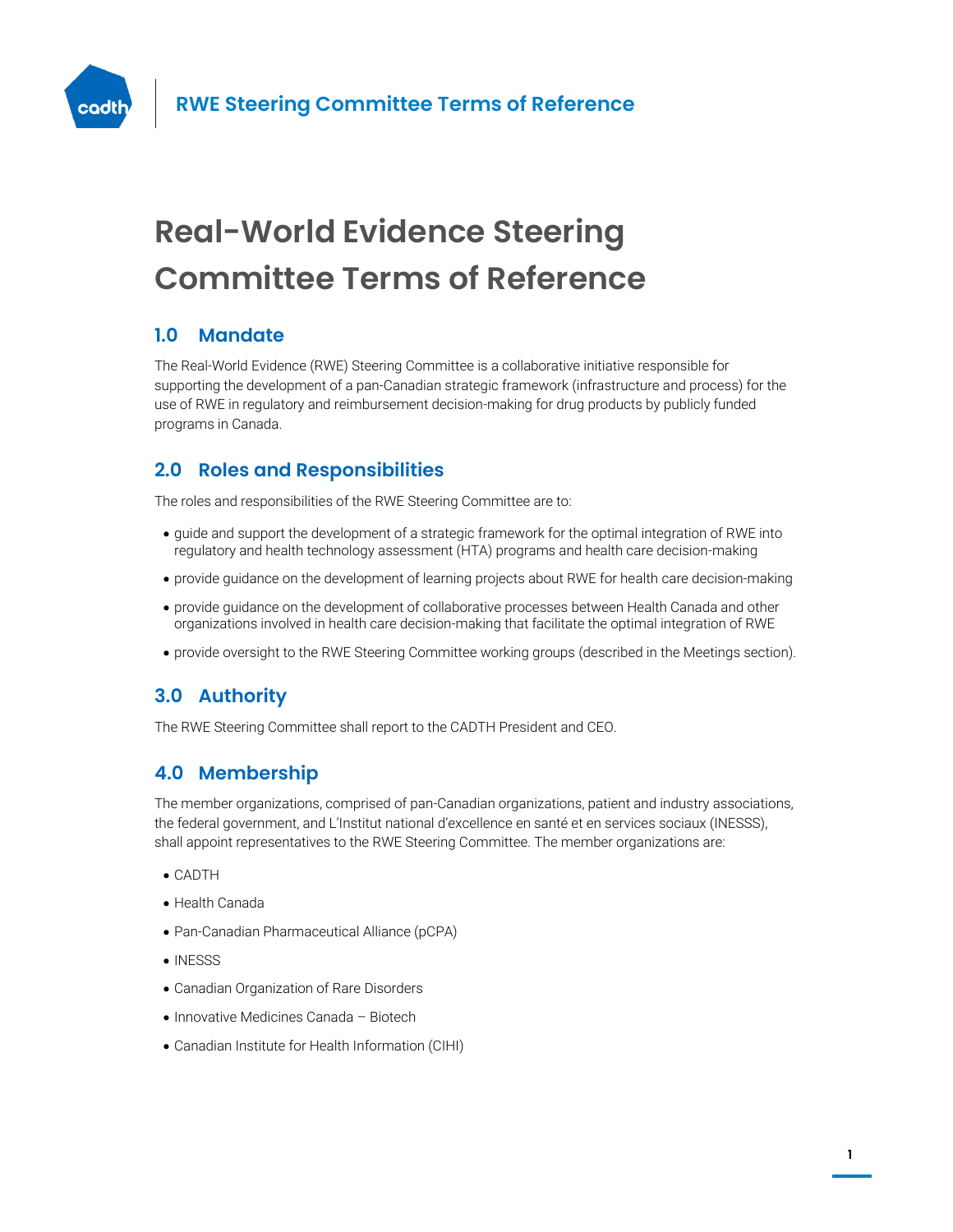

# **RWE Steering Committee Terms of Reference**

- Statistics Canada
- Canadian Institutes of Health Research (CIHR)
- Health Data Research Network

A CADTH representative shall chair, and Health Canada shall vice-chair, the RWE Steering Committee.

#### 4.1 Appointment Process

Member organizations may appoint a designated representative.

# **5.0 Working Groups**

The RWE Steering Committee may establish working groups on specific topics. Approval by a majority of RWE Steering Committee members is required to establish a working group.

Working groups will report to the RWE Steering Committee through the working group chair(s) or cochairs.

A brief statement of any work to be undertaken by a working group must be developed and approved by the RWE Steering Committee. The statement of work should include:

- a purpose statement specifying the task and the rationale for the task
- a list of recommended working group members (task group members are selected based on technical expertise and their ability to make significant and constructive contributions to the topic under review; working group members will come from both inside and outside the RWE Steering Committee membership)
- clear deliverables
- a completion date for the deliverable(s).

The working group co-chairs will be appointed by CADTH and will provide regular reports on progress at each RWE Steering Committee meeting and provide a final report no later than the first meeting after the specified completion date.

RWE working groups and their membership shall be approved by the RWE Steering Committee.

Each working group must have a patient representative.

Initially, the committee will assign members to the following 3 working groups: RWE Guidance Working Group, RWE Oncology Working Group, and RWE Common Drug Working Group.

#### 5.1 RWE Guidance Working Group

The mandate of the RWE Guidance Working Group is to provide advice and support on the selection, adaptation, or development of guidance and tools for the use of RWE for regulatory approval and HTA processes and the planning and execution of learning projects.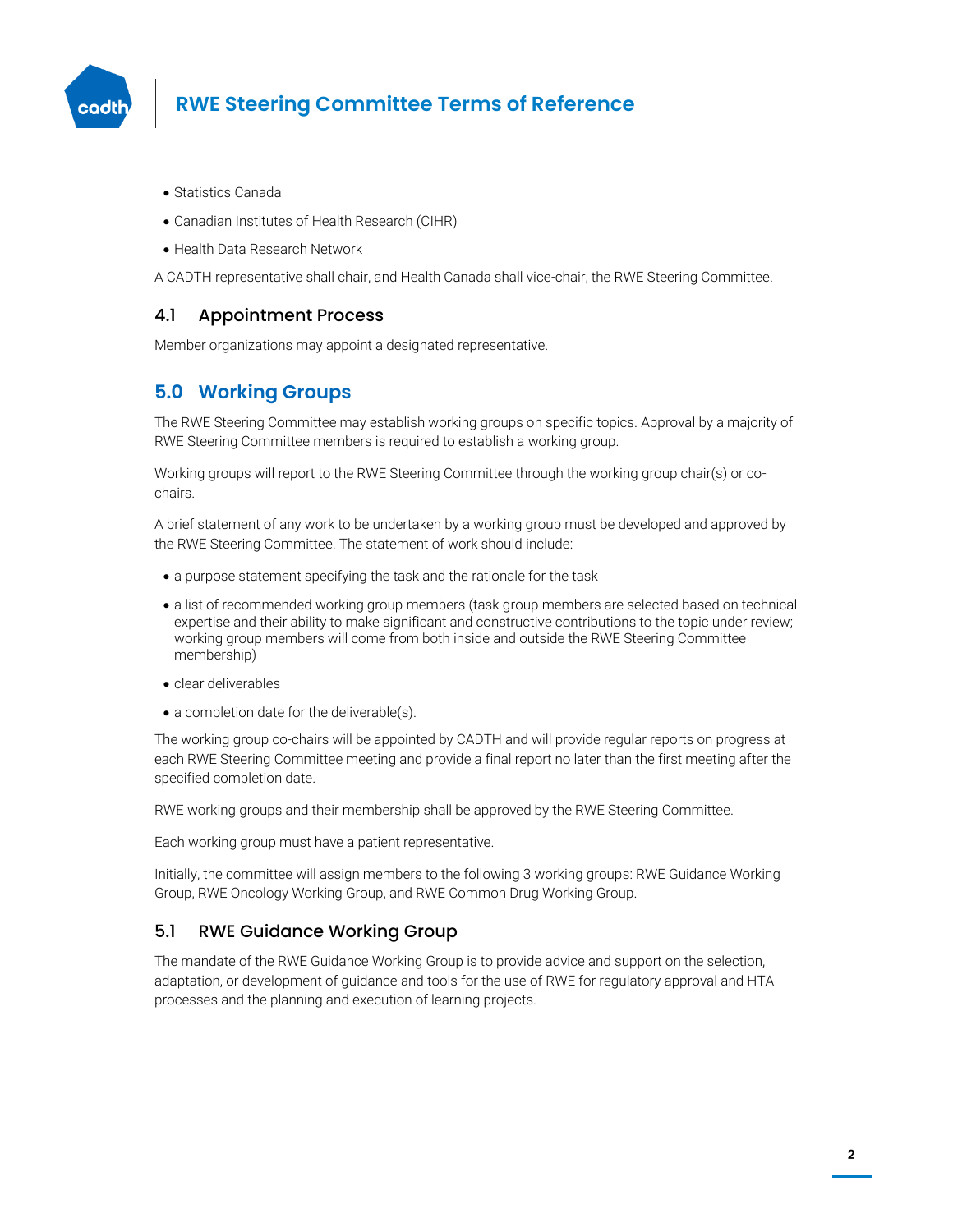

#### 5.2 RWE Oncology Working Group

The mandate of the RWE Oncology Working Group is to provide advice and support on the optimal use of RWE for health care decision-making concerning oncology therapeutics in Canada and the planning and execution of learning projects.

#### 5.3 RWE Non-Oncology Working Group

The mandate of the RWE Non-Oncology Working Group is to provide advice and support on the optimal use of RWE for health care decision-making concerning non-oncology therapeutics in Canada and the planning and execution of learning projects.

# **6.0 Meetings**

The RWE Steering Committee shall meet a minimum of 4 times a year. The RWE Steering Committee will normally meet by videoconference.

RWE working groups shall establish their own meeting schedules, as required.

#### 6.1 Attendance

Members of the RWE Steering Committee and the working groups shall make their best effort to attend all respective meetings.

However, an RWE Steering Committee member who is unable to attend a meeting in person may send the designated alternate from their organization to participate in the meeting.

#### 6.2 Quorum

A minimum of two-thirds (≥ 66%) of members of the RWE Steering Committee or the RWE working groups shall constitute quorum.

#### 6.3 Agenda

Meeting agendas will be prepared by CADTH in consultation with members of the RWE Steering Committee or RWE working group chairs or co-chairs.

#### 6.4 Decision-Making

Decisions of the RWE Steering Committee and of the working groups shall ordinarily be decided by a consensus of the members present at the meeting. Should consensus not be reached, the chair shall refer the question to be decided by a majority vote of all RWE Steering Committee members.

#### 6.5 Meeting Records

CADTH staff keep a record of meetings of the RWE Steering Committee and RWE working groups. A copy of the action list from each agenda item will be provided to each respective member.

A written summary of the RWE Steering Committee meetings will be publicly posted on the CADTH website within 60 days of the meeting.